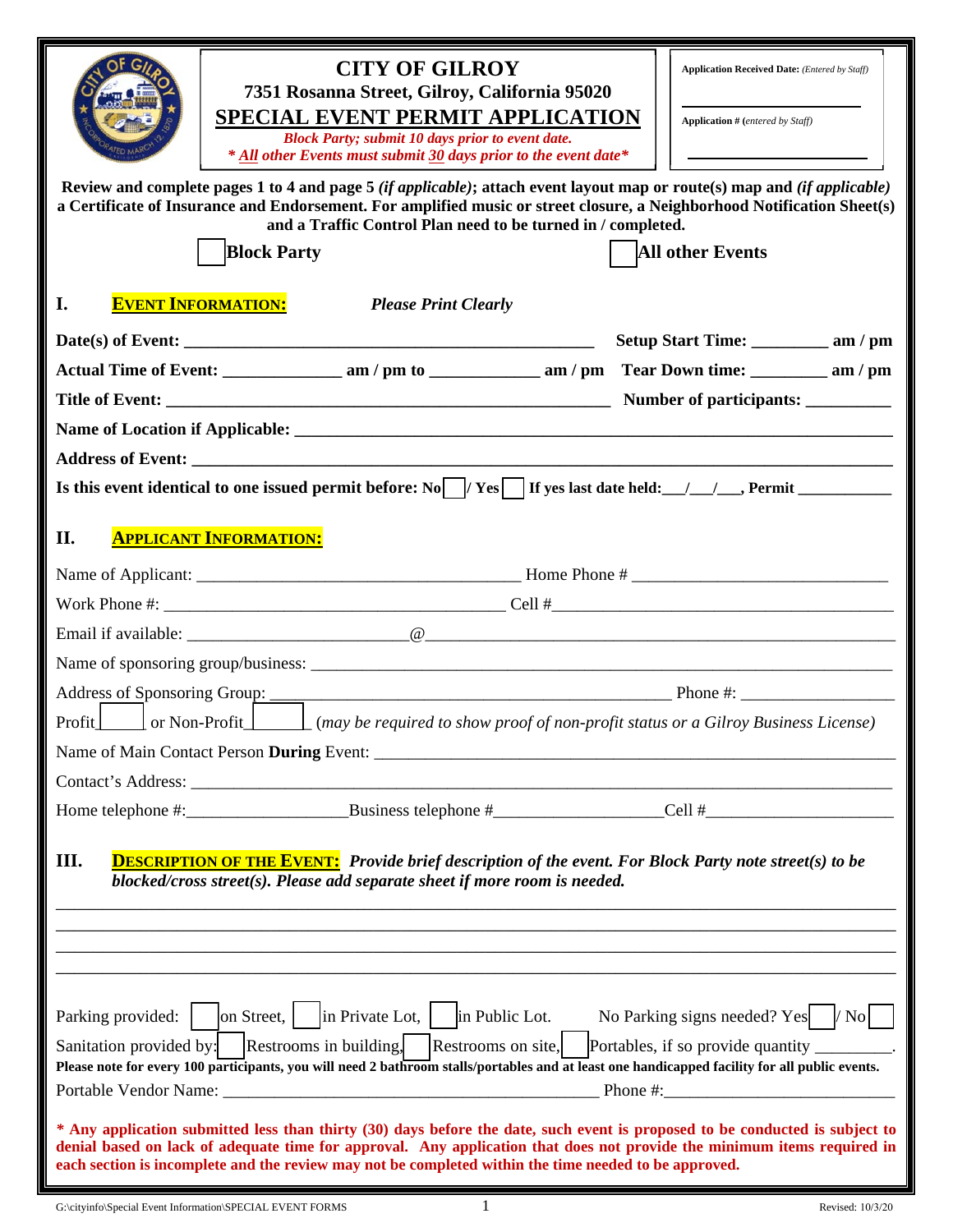# **IV. CHECK** *YES* **OR** *NO* **FOR EACH ITEM LISTED THAT APPLIES TO YOUR EVENT.** *If you check Yes to any item please include a brief explanation.* **Standard Conditions or other forms required is provided in** *italics* **and on the right additional conditions may be entered by City Staff.**

| <b>Event Description / Details</b> |                                                                                                                |                                                 | <b>Standard Conditions</b>                                                                                                                                  | <b>Staff Conditions /</b><br><b>Comments</b>                    |  |
|------------------------------------|----------------------------------------------------------------------------------------------------------------|-------------------------------------------------|-------------------------------------------------------------------------------------------------------------------------------------------------------------|-----------------------------------------------------------------|--|
|                                    | Alcohol Consumption:<br>Details:                                                                               | Yes<br>No.                                      | If yes, needs ABC license to be submitted,<br>contact ABC at 408-277-1200.                                                                                  |                                                                 |  |
| 2.                                 | Alcohol Sales:<br>Details:                                                                                     | Yes<br>No                                       | If yes, may need a Business License. Please                                                                                                                 |                                                                 |  |
| 3.                                 | Will admission be charged:<br>If yes, Ticket Booth:<br><b>Ticket Presales:</b>                                 | No<br>Yes<br>N <sub>o</sub><br>Yes<br>No<br>Yes | contact the City of Gilroy's Finance Dept. at<br>408-846-0420.                                                                                              |                                                                 |  |
| $\overline{4}$ .                   | Live Band - Concert:<br>Details:                                                                               | No<br>Yes                                       | If yes, may need Neighborhood Notification<br>Form and Security Service/Off-Duty PD.                                                                        |                                                                 |  |
| 5.                                 | Outdoor Amplified Sound/Music:<br>Details:                                                                     | Yes<br>N <sub>o</sub>                           | If yes, needs Neighborhood Notification Form<br>and may need Security Service/Off-Duty PD.                                                                  |                                                                 |  |
| 6.                                 | Public Street Use/Street Blockage:<br>Details:                                                                 | Yes  <br>$\overline{\text{No}}$                 | If yes, needs Neighborhood Notification Form<br>completed, post streets 24 hrs in advance, and                                                              |                                                                 |  |
| 7.                                 | Parade/Run/Walk/Bike Race:<br>Details:                                                                         | Yes  <br>$\overline{\text{No}}$                 | have a traffic control map (see page 6-7, for<br>requirements). VTA must be contacted 7 days                                                                |                                                                 |  |
| 8.                                 | Street Fair and/or Car Show:<br>Details:                                                                       | Yes<br>No                                       | before event/street closures at 408-321-2300<br>and submit a VTA letter of confirmation.                                                                    |                                                                 |  |
| 9                                  | City barricades and/or traffic signs<br>requested (Downtown Events Only):<br>Details:                          | Yes<br>No I                                     | If yes, Public Works needs 2 weeks' notice<br>with an already approved Traffic Control<br>Plan and both Set-Up and Pick-Up Times.                           | <b>Traffic Control</b><br>AM/PM<br>Set-Up:<br>Pick-Up:<br>AM/PM |  |
| 10.                                | Use of City Temporary No Parking Signs: Yes<br>Details:                                                        | No                                              | If yes, please contact the City staff at 408-846-<br>0451. For Special Events only, not Block<br>Parties!                                                   |                                                                 |  |
| 11.                                | Food (pre-packaged/cooking/prepping/<br>demonstrating/distribution/vendors/catered/donated/sales):<br>Details: | Yes<br> No                                      | If yes, needs, a Health Dept. Temp Food<br>Permit, call 408-918-3400. Please Note: No<br>open flames allowed in tents.                                      |                                                                 |  |
| 12.                                | Stage > 30" high or Stage Lighting:<br>Details:                                                                | Yes<br>No                                       | No permit needed but accessible ramp to<br>access stage must be provided.                                                                                   |                                                                 |  |
| 13.                                | Open Flames, deep frying, or wood fires: Yes<br>Details:                                                       | No                                              | If yes, needs to be 10' from combustibles and<br>have a fire extinguisher.                                                                                  |                                                                 |  |
|                                    | 14. Power generators, Light strings:<br>Details:                                                               | Yes<br>N <sub>o</sub>                           | No permit needed by Building Department.                                                                                                                    |                                                                 |  |
| 15.                                | Tents/Canopy:<br>Details:                                                                                      | Yes<br>N <sub>o</sub>                           | If yes, may need a Tent Permit, contact the<br>Fire Marshal at 408-846-0451.                                                                                |                                                                 |  |
| 16.                                | Non-Profit Retail/Food Sales Booths:<br>Details:                                                               | Yes<br>No                                       | If yes, may need a Sellers Permit/Sub-Permit<br>for each vendor or a BOE-410D, as well as                                                                   |                                                                 |  |
| 17.1                               | <b>For-Profit Retail/Food Sales Booths:</b><br>Details:                                                        | Yes<br> No                                      | Business License to cover event. Please<br>contact the State Board of Equalization at                                                                       |                                                                 |  |
| 18.                                | Table/chairs setup for food consumption: Yes<br>Details:                                                       | $\overline{N}$ o                                | 800-400-7115 and City of Gilroy's Finance<br>Dept. at 408-846-0420 for a Business License.                                                                  |                                                                 |  |
| 19.                                | Use of Public Park or Building:<br>Details:                                                                    | Yes<br>No                                       | If yes, needs a park reservation from the<br>Recreation Department / letter from Owner.                                                                     |                                                                 |  |
| 20.                                | Hazardous Materials (fuels/chemicals):<br>Details:                                                             | Yes<br> No                                      | If yes, needs a Hazmat Permit, contact Fire<br>Marshal.                                                                                                     |                                                                 |  |
| 21.                                | Carnival, Fair, Circus:<br>Details:                                                                            | Yes<br>N <sub>o</sub>                           | If yes, needs City Council Approval 30 days<br>advance. Contact City Clerk to Schedule.                                                                     |                                                                 |  |
| 22.                                | Use of Animals:<br>Details:                                                                                    | No<br>Yes                                       | If yes, please describe.                                                                                                                                    |                                                                 |  |
| 23.                                | Use/need of city potable water:<br>Details:                                                                    | $Yes \Box No$                                   | If yes, contact Finance Dept. at 408-846-0420.<br>If potable water is not available from a<br>metered water service, fees for a hydrant<br>meter may apply. |                                                                 |  |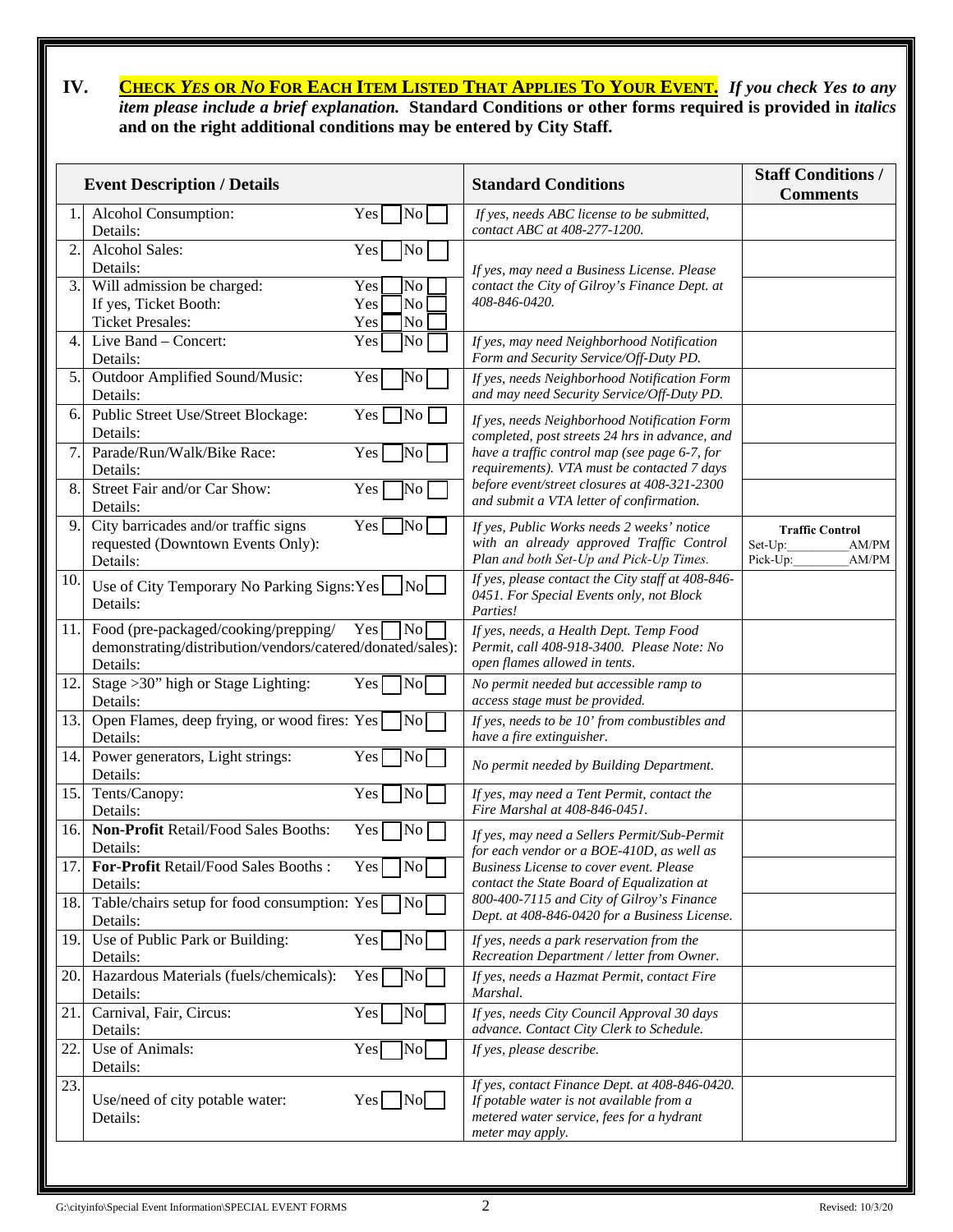**V. ATTACH A CERTIFICATE OF INSURANCE WITH A CG2026 SPECIFIC ENDORSEMENT** (or other like/replacement form) – the certificate and specific endorsement both need to name the: **City of Gilroy, its officers, representatives, agents, and employees** as additional insured. The minimum general liability coverage level is \$1 Million for any events occurring in city parks, on city streets, on city sidewalks, in city parking lots, in city buildings, or taking place in any city facility. For Block Party, see page 5, line item 16.

# **VI. APPLICANT TO ATTACH A DIAGRAM OF THE EVENT. INCLUDE THE FOLLOWING ELEMENTS:**

- **Show** *s***treets and map** of the event location. **Show street route** plan for parades, races, & walks.
- **Show entry/exit points:** Including barricades, fences, buildings, as tents, stage, booths, bleachers, trailers ticket booths and band location. *Note aisles of at least 44" wide leading to 2 separate exits are required when fencing/barricading used around an open area*.
- **Show all fueled equipment** like BBQs, cooking equipment, generators, or heaters.
- **Show sanitation facilities** include restrooms, portable toilets, hand-wash stations, gray water tanks, & dumpsters.
- **Identify the General Activity Areas**, like "game area," "vendor area," "food area," "entertainment," and show dining tables and /or seating arrangements. Show booths/tents/canopies.
- **Show Parking Plan** that identifies the parking areas to be used, including use of street parking, fields, *and* existing parking lots. Provide a count of spaces that could be used for the event attendees.
- **For performance events;** show stage/performance area. Indicate if there are curtains and props (all must be fire retardant), a stage, (under 30 inches high or have a building permit), and show seating and aisle widths (aisles to be 44" wide if serving seats on both sides, or 36 inches wide. Aisles to lead to each exit and rest-rooms). 2 Exits minimum.

# **VII. APPLICANT TO ATTACH CONFIRMATION OF PARK RESERVATION OR OWNER LETTER:**

- For city reserved parks or facility, please attach your confirmation receipt.
- For use of a private owned land, parking lot, or building, please attach an owner approval letter. The letter must include permission for event, event date and time as well as have his contact information.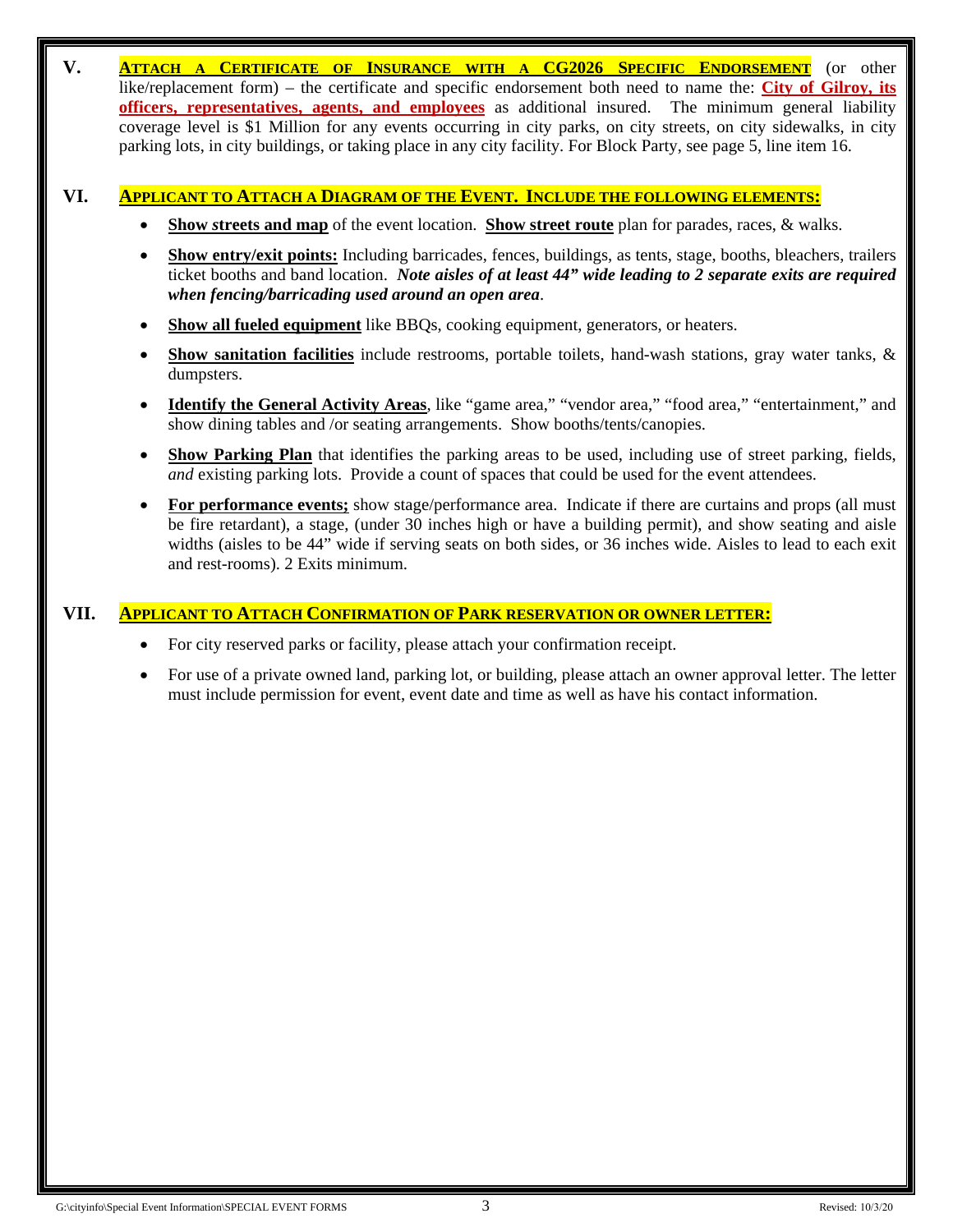# **VIII. STANDARD CONDITIONS:** *Read and Sign Bottom of Page.* **ALL of the following Standard Permit Conditions apply to this activity. Also see pages 2 and 3 or attachments for specified conditions.**

- 1. This PERMIT is ONLY for the event, date(s) and time(s) as specified on this application.
- 2. The event shall be kept in a clean and orderly manner free from trash, wastewater run-off and hazards.
- 3. The location shall be cleaned up afterward with no trash, debris or equipment left behind.
- 4. Any parade or procession, street closure or use is restricted to the route(s), location(s) and checkpoint(s) as shown/attached to this application.
- 5. Participant(s) in this activity agree to comply with restrictions applied to said activity by the California Department of Transportation (CALTRANS) or any other agency with applicable jurisdiction.
- 6. The movement of emergency vehicles shall have priority.
- 7. Any noise or music at this event shall be operated at a sound level not to exceed applicable City standards. Applicant(s) understand that any complaints of sound disturbance may result in cancellation of this permit.
- 8. Mobile sound devices will be operated only on the main arterials and will not go into residential districts.
- 9. Barricades and signs shall be obtained from a private supplier. The placement of said barricades and signs must be coordinated with the Gilroy Police Department and Public Works Department. Barricades and signs shall be in accordance with Traffic Control Plan guidelines.
- 10. Equipment and lighting used for said event shall not obstruct vehicular traffic.
- 11. The number of participants in proposed event shall be restricted to that stated on the application.
- 12. The applicant(s) agrees to obey all traffic laws applied to proposed activity as determined by the City of Gilroy.
- 13. "Disabled" vehicle parking stalls and any other access facility for the disabled shall not be blocked or made unusable by this event.
- 14. Applicant(s) understand and agree that security and traffic control may be required by the Gilroy Police Department.
- 15. Applicant(s) understand and agree that any permit required from the County Health Department is the responsibility of the applicant to obtain. Note: County Health can have food not meeting health standards destroyed immediately.
- 16. Do not place event signage on any public street, signpost, fence, sound-wall, pole or other public property. This includes anywhere within 10 feet of the street curb. Signage on private property is subject to property owner approval.
- 17. The approved Special Event Permit package must be available on-site during each approved event and must be presented to city staff upon request.

# **Hold Harmless** *Applicant agrees to terms and all conditions of permit.*

I understand and agree that the City of Gilroy will be held harmless from any and all damages or injuries which might result from this activity and the applicant(s) will assume all responsibility and liability.

I understand that I must submit insurance documents / policies naming the City as "also insured," if required.

Any violation of the standard or added conditions may result in immediate revocation of permit and may be grounds for closure of the event and possibly subject to Administrative Citation.

I declare that I am authorized to make this application and that to the best of my knowledge and belief, all the information given herein is true, accurate and complete. I have the rights to use the property for this event.

The terms and conditions of this permit are herewith acknowledged and I agree to fully comply.

# **I** have read and understand all of the above: Signed:

| ຼ                  |  |
|--------------------|--|
| <b>Print Name:</b> |  |
| Date:              |  |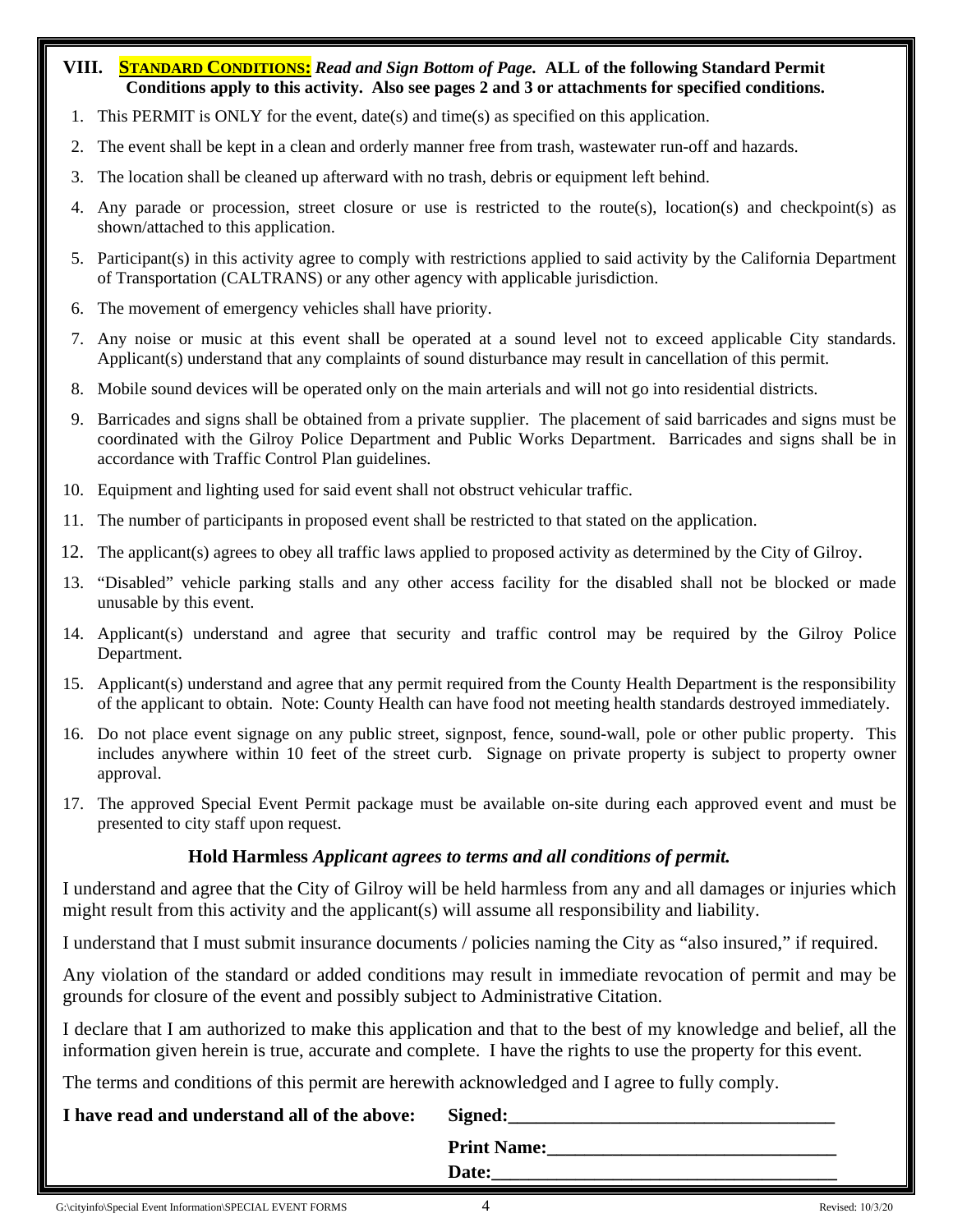- **IX. BLOCK PARTY CONDITIONS:** *Read and Sign Bottom of Page.* **ALL of the following Conditions apply to this activity. Also see pages 2 and 3 as well as 6 to 7 or attachments for specified conditions.**
- 1. ALL addresses within the block party perimeter/boundary and/or ALL addresses affected by the event have been informed about the block party and have signed the attached Neighborhood Notification Sheet (see page 8).
- 2. Neighborhood Notification Sheet(s) must be completed and submitted with this Special Event Permit Application.
- 3. Road Closure requires a Traffic Control Plan to be submitted with this Application. See attached Traffic Control Plan Guidelines for sample.
	- CA MUTCD-approved signs, barricades, cones, etc. shall be used for all roadway closures. See attached "Traffic Control Plan Guidelines" for additional information.
- 4. Emergency Vehicle Access shall be maintained at all times. Do not park cars or place obstructions that prevent emergency vehicle access.
- 5. On-street parking shall not block Driveways, Fire Hydrants, or Travel Lanes at all times.
- 6. Illegal fireworks are not allowed. Legal fireworks "Safe and Sane" shall only be allowed July 1 through July 4 but not in areas posted as Hazardous Fire Areas.
- 7. Tents over 200 sq. ft., Canopies over 400 sq. ft., and Deep Pit BBQs require additional permits from BLES Division.
- 8. Alcoholic Beverages shall not be sold or served on public property.
- 9. No activity shall be conducted that conflicts with Federal, State, County, and/or City regulations.
- **10. NO PLACEMENT(S) OF BARRICADE(S) BEFORE 6:00 PM ON WEEKDAYS OR NO EARLIER THAN 12:00 PM ON WEEKENDS. (HOLIDAYS ARE NOT EXCEPTIONS).**
- 11. BLOCK PARTY SHALL END AT 10:00 P.M.
- 12. All party refuse, materials, etc. shall be cleaned from streets, sidewalks, and front yards. If the City is required to clean any block party areas, the applicant shall be charged for any and all expenses incurred.
- 13. Applicant agrees that the City of Gilroy and its official representatives shall not be held responsible for any and all claims or losses, which may occur as a result of said block party.
- 14. The City of Gilroy will evaluate the conformance to these regulations, which may effect future applications for a "Block Party" at said location.
- 15. The APPROVED Block Party Application and Permit shall be available on-site upon demand from any City of Gilroy Official. Failure to do so shall terminate party immediately.
- 16. In most cases **Residential** Block Parties do not require an Insurance/Endorsement, however, due to some activities/conditions, one may requested.

The undersigned represents the applicant in said "Block Party" and agrees to abide by ALL conditions of the application.

# **I** have read and understand all of the above: Signed:

| Signed:            |  |  |
|--------------------|--|--|
| <b>Print Name:</b> |  |  |

Date: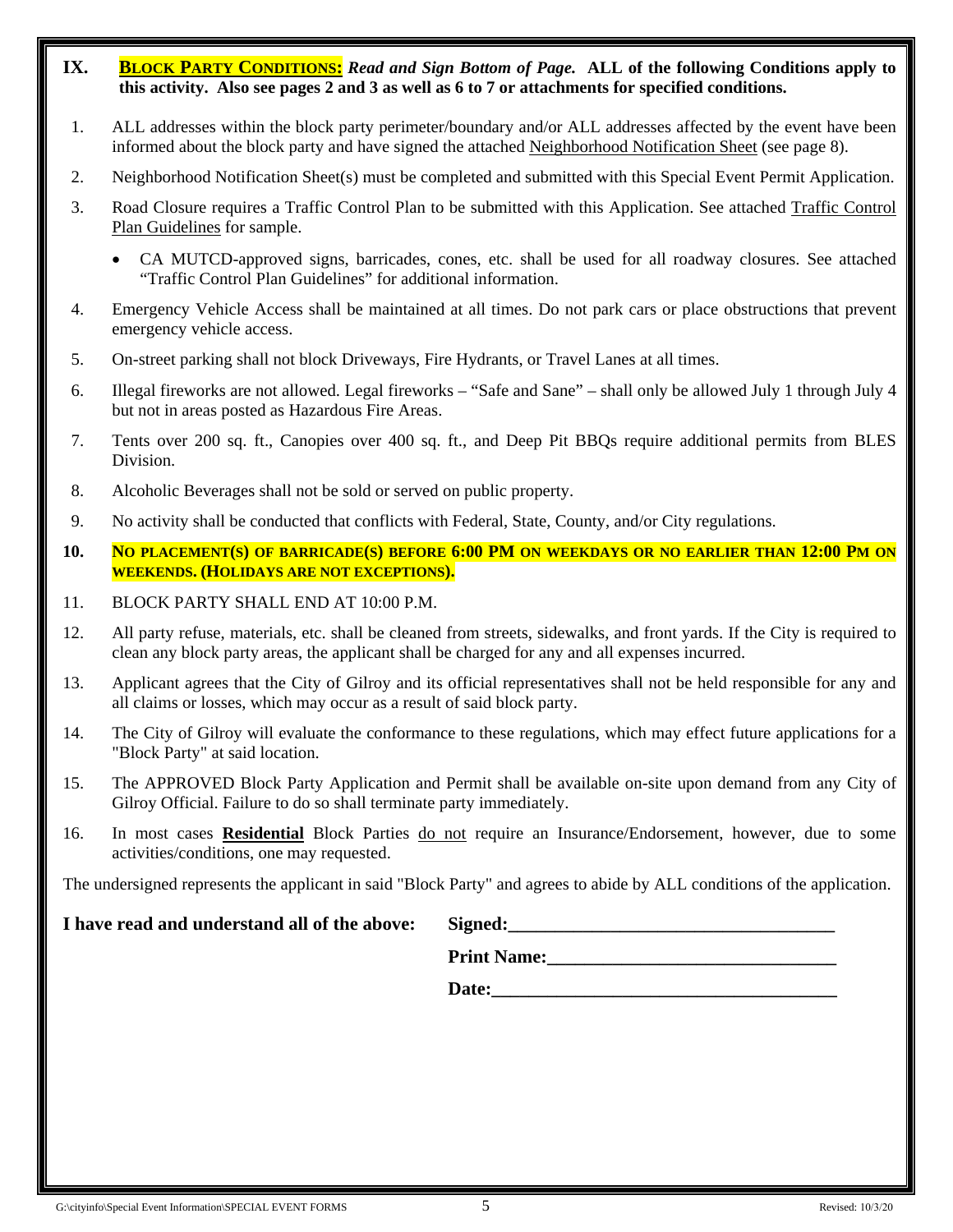# **X. TRAFFIC CONTROL PLAN GUIDELINES**

- ALL SIGNS SHALL BE RETRO REFLECTIVE.
- ALL SIGNS SHALL BE INSTALLED ON TYPE II OR TYPE III BARRICADES (SEE LEGEND BELOW).
- ALL SIGNS SHALL BE MOUNTED TO BARRICADES AT LEAST 1-FOOT ABOVE THE TRAVEL WAY (MEASURED FROM BOTTOM OF SIGN).
- BARRICADES WITH SIGN(S) SHALL BE PLACED ON ROADWAY ADJACENT TO CURB UNLESS OTHERWISE INDICATED. PLEASE SEE NOTES FOR SIGN SPACING.
- BARRICADES AND/OR SIGNS SHALL NOT BLOCK DRIVEWAYS AND FIRE HYDRANTS AT ALL TIMES.

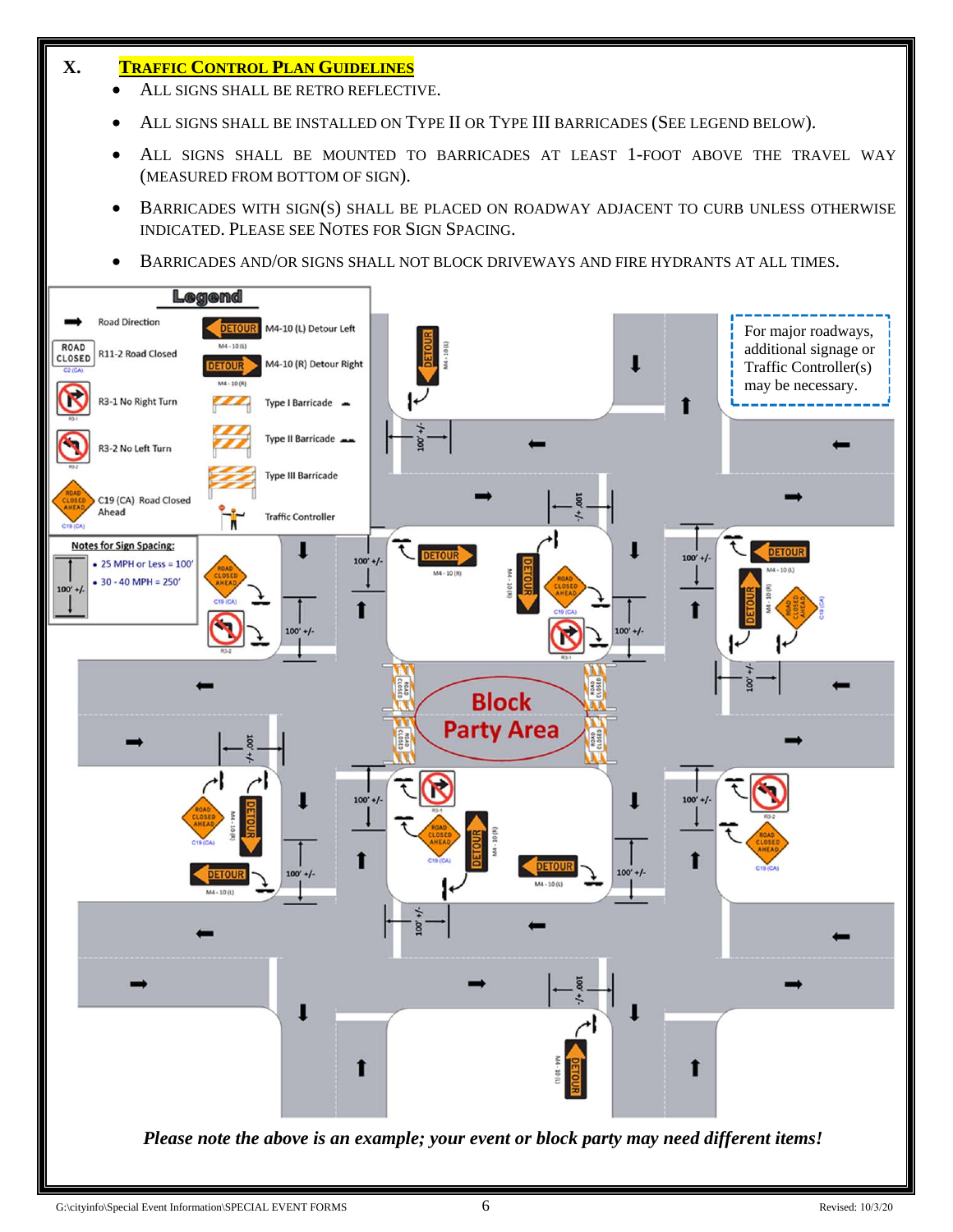

# *Warning Lights are required for all closures after 4 pm!*

# NOTE

- A barricade is placed in the lane where traffic will stop.
- Rail stripes widths shall be 6", except that 4" wide stripes may be used if rail lengths are less than 36".
- The sides of barricades facing traffic shall have alternating orange and white retro reflective rail faces.
- Use only crashworthy barricades.
- Anchor barricades that may overturn in the wind with appropriate ballast, such as sandbags or water jugs to prevent overturning. Do not use objects that will not deform in a collision such as rocks and concrete blocks.
- Secure ballast to legs/base of barricade. Do not place ballast on top of any striped rail.
- Homemade barriers such as sawhorses and wooden posts do not meet the required standards and are not allowed.

Source: California Manual on Uniform Traffic Control Devices 2012 (CA MUTCD 2012)

# VENDORS\*

- CRESCO EQUIPMENT RENTAL, 6300 CHESTNUT ST., GILROY, CA. 95020 (408) 846-1830
- UNITED RENTALS, 6390 CHESTNUT STREET, GILROY, CA. 95020 (408) 848-2510

\*ALL VENDORS ARE LISTED AS REFERENCES ONLY AND ARE NOT ENDORSED OR RECOMMENDED BY THE CITY OF GILROY. VENDORS WISHING TO BE ADDED TO THIS LIST SHOULD CONTACT THE ENGINEERING DIVISION AT (408) 846-0451. MOST VENDORS REQUIRE A 24 HOUR NOTICE FOR LARGE ORDERS.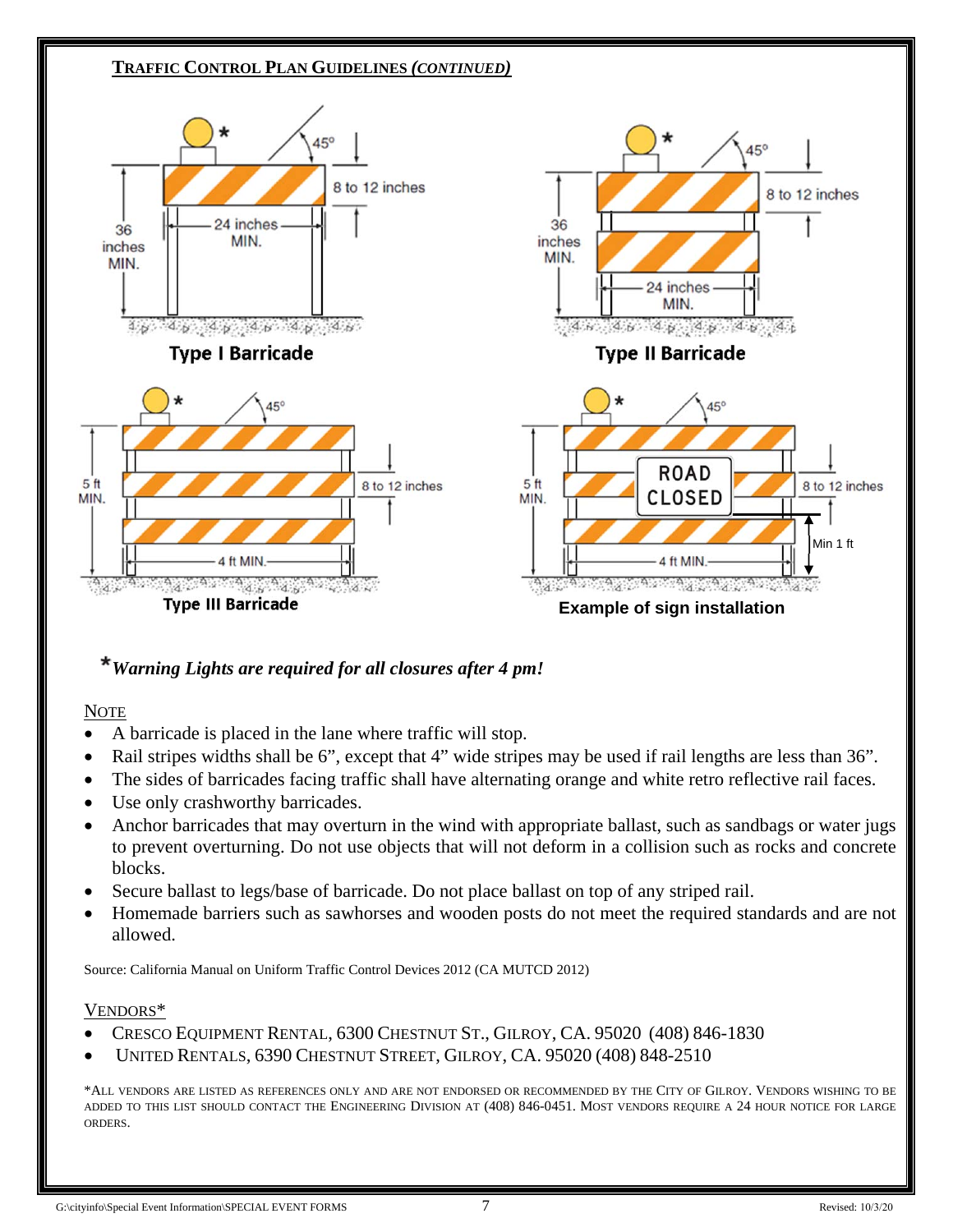# **NEIGHBORHOOD NOTIFICATION SHEET For Special Events / Block Party REQUIRED FOR STREET CLOSURES and OUTDOOR AMPLIFIED SOUND**

# **Obtain signatures from all addresses affected by street closures or event. For live music or DJ's include addresses within a 100 yard radius.**

(Please make appropriate copies)

| <b>ADDRESS</b> | <b>NAME/SIGNATURE</b> | <b>DATE</b> | <b>Approval</b>              | If No, Why? / Notes |
|----------------|-----------------------|-------------|------------------------------|---------------------|
|                |                       |             | Yes<br>$/$ No $ $            |                     |
|                |                       |             | $\sqrt{N_0}$<br>Yes          |                     |
|                |                       |             | Yes<br>$\sqrt{}$ No          |                     |
|                |                       |             | Yes<br>$\sqrt{N_0}$          |                     |
|                |                       |             | $\sqrt{N_0}$<br>Yes          |                     |
|                |                       |             | Yes<br>$/\sqrt{\mathrm{No}}$ |                     |
|                |                       |             | $\sqrt{N_0}$<br>Yes          |                     |
|                |                       |             | Yes<br>$\sqrt{}$ No          |                     |
|                |                       |             | $\sqrt{N_0}$<br>Yes          |                     |
|                |                       |             | $\sqrt{}$ No<br>Yes          |                     |
|                |                       |             | Yes<br>$\sqrt{\rm ~No}$      |                     |
|                |                       |             | Yes<br>$\sqrt{N_0}$          |                     |
|                |                       |             | Yes<br>$\sqrt{N_0}$          |                     |
|                |                       |             | $\sqrt{N_0}$<br>Yes          |                     |
|                |                       |             | $\sqrt{N_0}$<br>Yes          |                     |
|                |                       |             | Yes<br>$\sqrt{N_0}$          |                     |
|                |                       |             | $\sqrt{N_0}$<br>Yes          |                     |
|                |                       |             | Yes<br>$\sqrt{}$ No          |                     |
|                |                       |             | Yes<br>$\sqrt{}$ No          |                     |
|                |                       |             | Yes<br>$/$ No                |                     |
|                |                       |             | Yes<br>$/$ No                |                     |
|                |                       |             | $\sqrt{}$ No<br>Yes          |                     |
|                |                       |             | Yes<br>$\sqrt{}$ No          |                     |
|                |                       |             | Yes<br>$\sqrt{}$ No          |                     |
|                |                       |             | Yes<br>$\sqrt{}$ No          |                     |